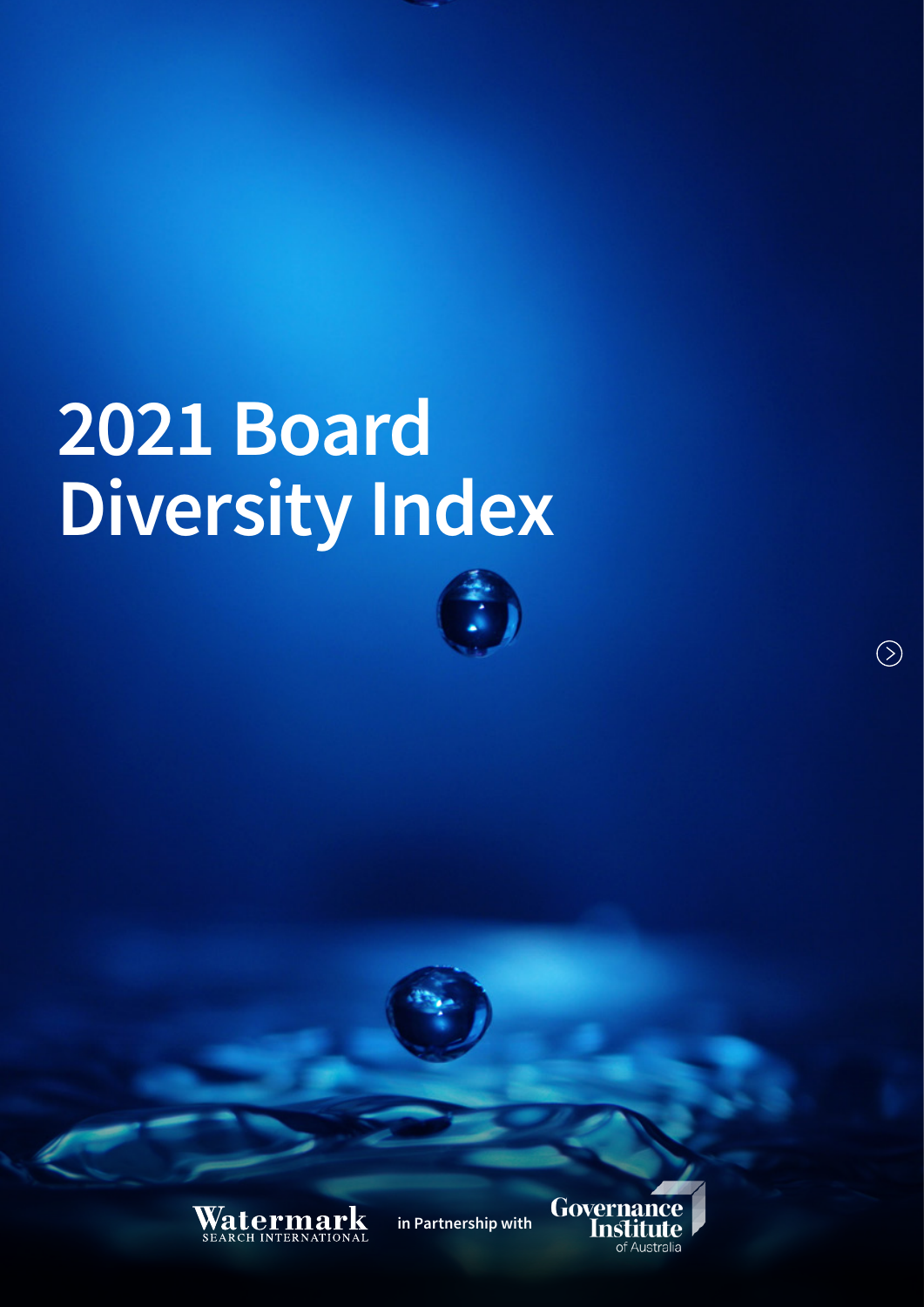

David Evans Managing Partner





Megan Motto Chief Executive Officer



# Welcome

FROM WATERMARK SEARCH INTERNATIONAL AND GOVERNANCE INSTITUTE OF AUSTRALIA

 $(\lt)$ 

Welcome to the 2021 Board Diversity Index, a comprehensive investigation of the ASX 300 now in its seventh year.

This is the second year that Watermark Search International has partnered with Governance Institute of Australia to bring you the Index, which both organisations hope will further encourage diverse boards across all types of organisations.

Indeed, this is the only national report to put five types of diversity under the microscope, examining:

- Gender
- Cultural Background
- Skills/Experience
- Age
- Tenure and Independence

This breadth of data allows us to share meaningful analysis of where corporate Australia currently stands on diversity, the direction we are heading in and what else needs to be done.

As you will see, there is some positive news emerging, particularly in the area of gender diversity.

After years of discussion, investment and momentum, the last 12 months has seen a significant shift in women directors being appointed to boards. Indeed, the number of companies with at least 30% female directors has tripled since 2016.

On this current trajectory there will be no ASX 300 companies without a female director by 2026 and gender parity achieved in the boardroom by 2030.

While we know there is still much more work to be done, these would be truly momentous – and long overdue – milestones.

However, in terms of diversity of cultural background, the Australian boardroom is moving at a much slower pace of change, remaining dominated by those of Anglo-Celtic and European ethnicity. Based on current trends, it is going to take 18 years for the boardroom to be reflective of Australia's cultural diversity.

Desirable skills are evolving on boards, with technology skills increasing in demand as the need for accounting and legal skills continues to decline.

Skills/<br>Experience Future Trajectory Summary

 $( )$ 

Women on boards have to study harder than men to reach the boardroom, with 8.4% of female board members having a PhD compared to 5% of males, and 22.1% of females having an MBA, compared to 16.9% of males. This evens out more at Masters level, although we note currently females are almost twice as likely to undertake a governance qualification, such as those offered by Governance Institute (60.7% compared to 32.1%).

The Board Diversity Index offers organisations valuable insights into trends in Australian boardrooms, but it also delivers a roadmap for continued improvement in this area.

It is mandatory reading for all board directors and senior management and also serves as a reminder that diversity needs to be high on the radar for all organisations, even in turbulent times when there may be many competing priorities.

Greater diversity is not just fairer and more reflective of our broader society, but it is also better for business. Diverse boards will challenge proposals from more perspectives, groupthink decreases, and consequently better decisions are likely to be made.

And the case for promoting diversity is only going to get stronger:

- Investors and shareholders are increasing pressure on corporations to be more reflective of the community within which they operate.
- Consumers are stepping up the pressure too, choosing to spend their dollars with diverse organisations who can demonstrate strong ethics and good culture.
- Internationally, we are seeing countries list diversity as a reportable benchmark for companies and firms are starting to link remuneration to diversity targets.

During COVID-19, boards proved in so many ways to be adept at change and innovation. Now it is time to ensure that diversity is also firmly on the innovation agenda to help ensure Australia is leading the charge for further change on this increasingly imperative issue.

The compiling of this index is quite an undertaking with over 30,000 pieces of discreet data being acquired, collated and interpreted. Thank you to Rose Mulcare for collating the data and to Oleh Butchatsky for analysing the trends and composing an insightful piece.

Kind regards

Cultural

Age

Tenure &<br>Independence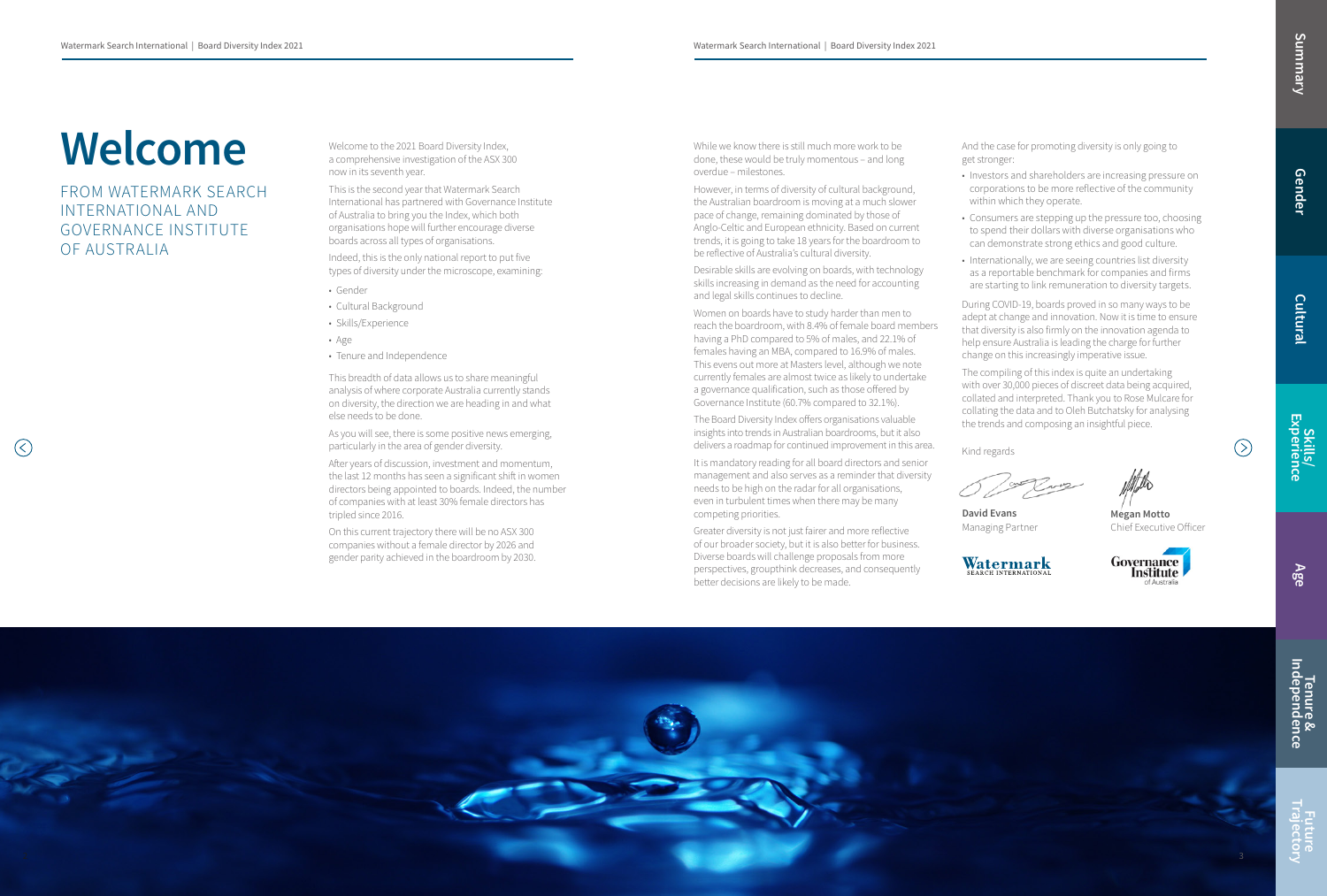$\mathcal{L}$ 

The Watermark Search International/Governance Institute of Australia Board Diversity Index is the only comprehensive analysis of Australian boards which measures diversity beyond gender. By analysing five different dimensions of diversity, our study provides a more holistic measure of diversity at the board table of Australian business.

## Executive Summary

## Parameters of Study



## ASX 300 – Five aspects of diversity:



To be consistent with our previous surveys, the data analysed is again comprised of ASX 300 companies. It is common for other surveys of diversity to concentrate on the ASX 200. We believe a larger sample size of listed companies provides a more accurate picture of Australia's boardrooms.

All data for the 300 companies was current as of 1 January 2021.

> Women Directors exceeding 14 years<br>of tenure

Tenure &<br>Independence Future Trajectory Summary

Future<br>Trajector)

The 2021 study is the seventh in the series of the Index, commencing in 2015. In the intervening period we have collected and analysed a substantial body of information about Australian listed companies and the diversity profile of their boards. The data collection parameters have evolved over time as the study has been fine-tuned and previously unavailable sources of information have come to light. Whilst there is a strongly consistent set of data across the years, there are some subtle differences from year to year. Therefore, in the commentary that follows it has not always been possible to compare trends on a longitudinal basis.

Wherever possible the commentary will compare year 2016's results with the current findings, a significant period of five years.

Directors who were under 50 years of age

Total Number of Board Seats = 2016

Board roles filled by directors who would be seen as financial experts

Directors with Non-Anglo-Celtic backgrounds













Summary

Gender

Cultural

Skills/<br>Experience

 $\circledcirc$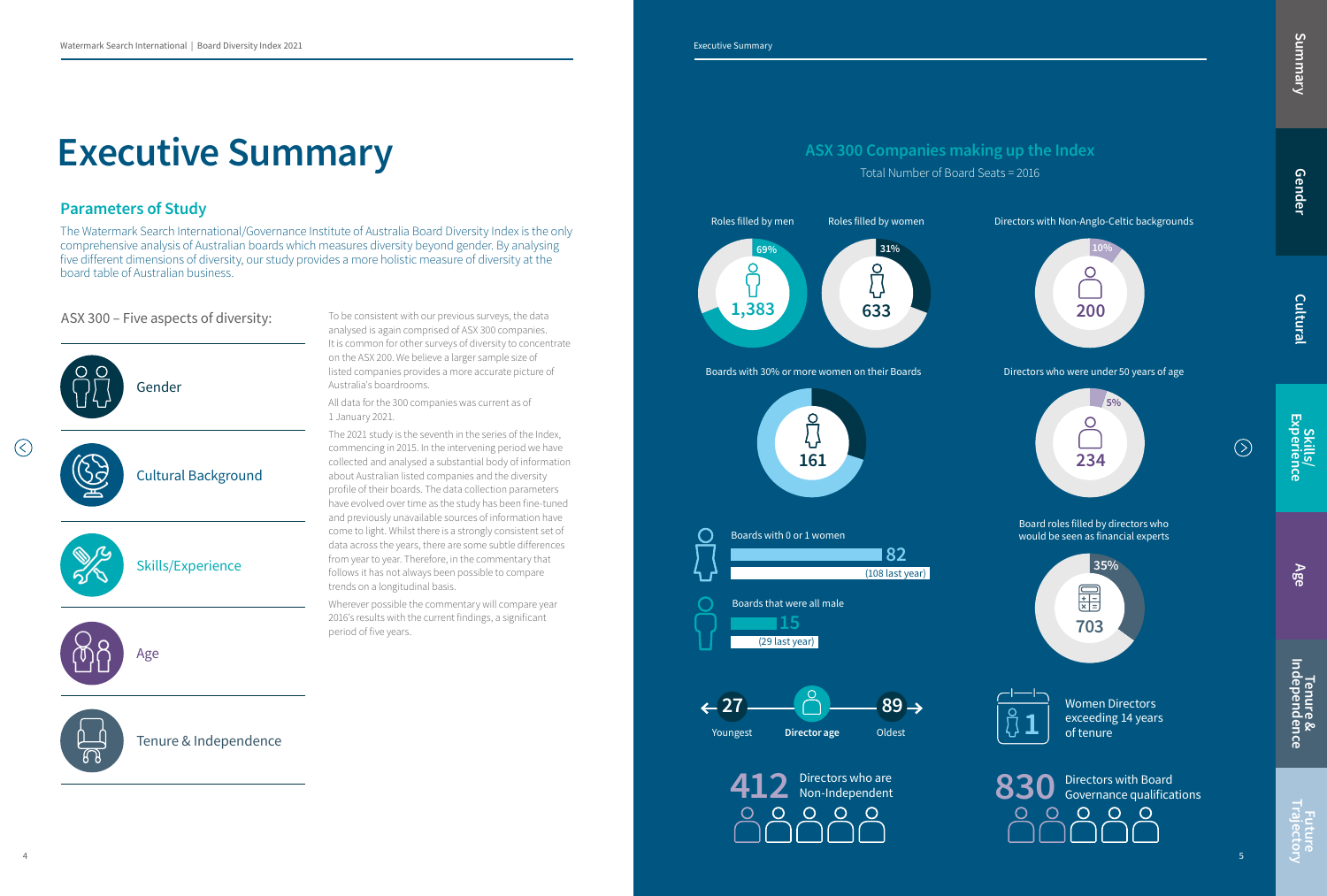$\odot$ 

7

## Key Findings

The findings from Watermark's 2020 survey represented a significant watershed in the progress of **Gender** equity in the Australian business boardroom, as defined by the ASX 300. We are very pleased to report that this momentum of positive change has been reinforced by the findings of our current survey. If anything, there is acceleration apparent.

There is, however, slower progress in the other dimensions of our survey.



Diversity of Culture in the boardroom is moving in the right direction but slowly. There is some evidence that Asian representation is growing but there remains a substantial opportunity to better reflect the importance of the Asian market (and the changing complexion of Australia's population). The Australian boardroom is still very much the product of our Anglo and European heritages.



In regard to **Independence**, this year's survey reinforces the notion that our listed boards are substantially independent in complexion. At the very most, one in five directors are regarded as Non-Independent.

In relation to directors' Skills/Experience, there is a continued but marginal decline in dependence on Accounting, Financial and Legal skills on a board. The importance of experience in the Resources sector is increasing, but again at a relatively modest rate.



The average Age of directors is, again, about 60 years, and there is a much higher proportion of women directors under 50 than men. The average age range for an ASX 300 board is around 19 years, irrespective of the ranking of the company on the list.



Tenure has changed little, with healthy measures of around 65% of directors and 70% of chairs having tenures less than 10 years. It has become quite rare for a director to serve more than 14 years on the same board. Gender differences in average tenure continue to be quantifiable; for example, there is only one female director in the ASX 300 who has served on the same board for more than 14 years.

The total number of board seats occupied by women has

And when other numbers are weighed up, the depth and pace of change becomes even more impressive. Consider:

The number of companies with zero or one female director has halved since 2016



 increased by 60% since 2016

Tenure &<br>Independence Future Trajectory Summary

At the dawn of the 2020s, building fairer and more inclusive economies must be the goal of global, national and industry leaders. To get there, instilling gender parity across education, health, politics and across all forms of economic participation will be critical."

Klaus Schwab, Founder and Executive Chairman, World Economic Forum – 2020

## Benefits of Diversity

Though still open to debate, the positive case for diversity as an enhancer of business performance is building day by day. The purpose of this study is to measure change and contribute to this important discussion. There are as many commentators for as there are against diversity. Our view is that diverse teams are more representative of society – and make better decisions – and thus we are proponents of diversity in all its forms.



Whilst diversity is not an end in itself, even though some may argue the merits of this point of view, every business, to optimise its success, needs to deeply understand its customers well beyond the demographic metrics conventionally applied to market-measurement. Those metrics are, though, a starting point for predicting customer needs and appetites, so what better way to mirror key demographics than to have a board of directors which is sufficiently diverse to represent the market and its ever-changing profile. It would seem to make sense that an ethnically diverse board, for example, would potentially bring a better understanding of the global population it serves, a diversity of problem solving and thinking styles, and a better appreciation of the mindset of key trading partners.

More diverse backgrounds, more diverse skill sets (beyond legal and financial) will not only broaden perspectives and opinions at the board table but will maximise the likelihood that the business truly understands its customers. Moreover, equality of opportunity within the business is likely to improve. For example, more women at board level often means more women at executive level (and vice versa!).

 $(>)$ 

The

30% female

## representation benchmark

long argued by policy makers and activists as a signal step to eventual parity, has been achieved.

women directors





has tripled since 2016

Gender

Cultural

Skills/ Experience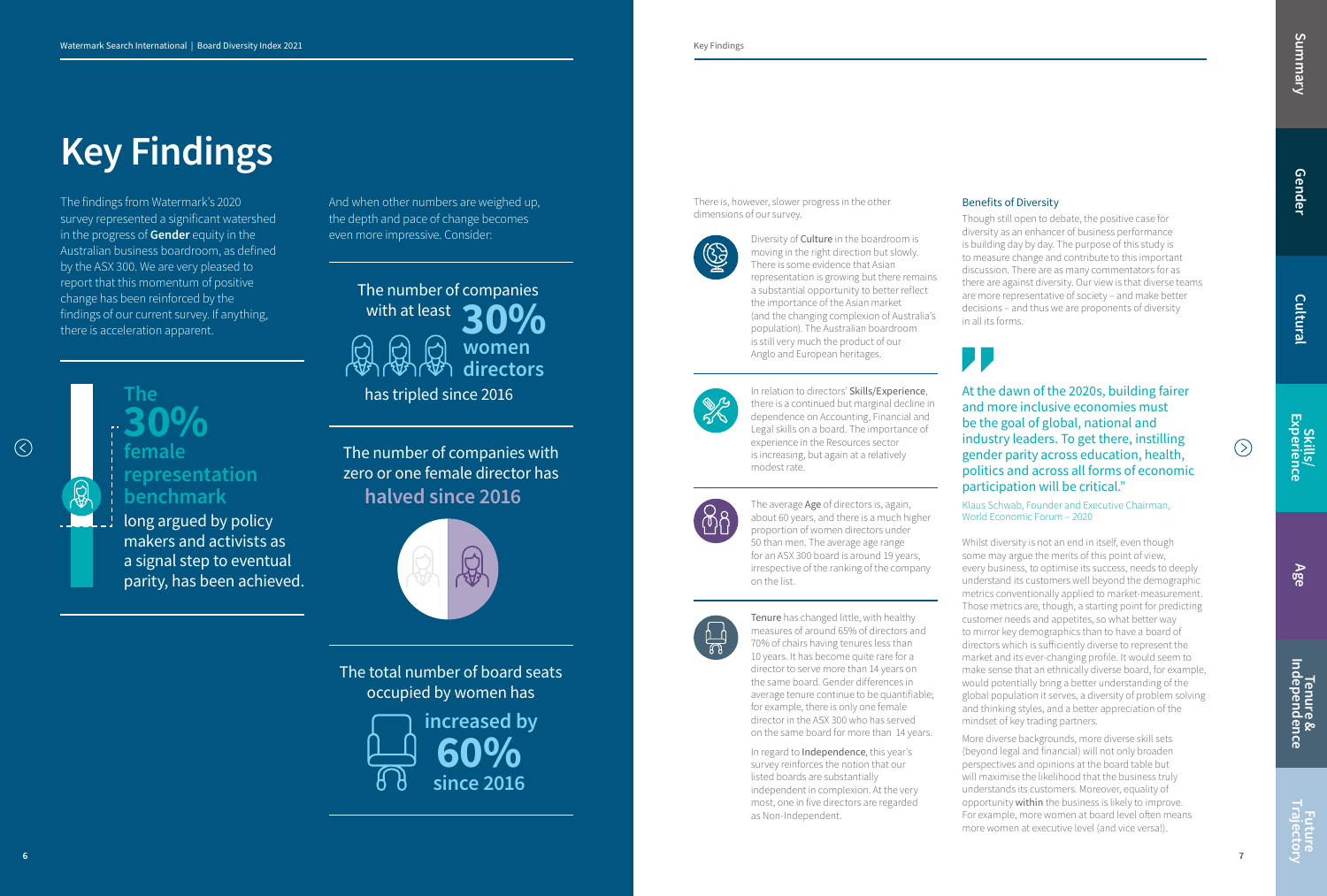## Enriching your employee pool with representatives of different genders, races, and nationalities is key for boosting your company's joint intellectual potential"

David Rock & Heidi Grant, Why Diverse Teams Are Smarter, Harvard Business Review – 2016

 $\left(\right)$ 

## Firms with a high gender diversity on their board of directors were more profitable and larger than firms with low gender diversity"

S&P Global Inc, When Women Lead, Firms Win – 2019

## Our economic recovery depends on utilising the skills and experience of a diverse, gender-balanced workforce. Women and men must have an equal opportunity to re-engage and participate in the workforce. Employers have an important role to play to make this happen by ensuring the momentum towards gender equality is sustained. It is good for business and integral to our economic recovery."

Libby Lyons, Director, Australian Workplace Gender Equity Agency – November 2020

The Australian chapter of The 30% Club has been prominent in the public debate in Australia on gender diversity. Its latest target is 30% female representation for the ASX 300 by the end of 2021, a benchmark that has now been reached. Women on Boards, a network of professional women across all sectors, also has a strong voice in the diversity debate. Since 2006, Women on Boards has advocated for a 40:40:20 gender balance target for board and leadership roles, with 40% women, 40% men and 20% of either, and/or other genders. 1 Both organisations strongly promote the benefits of gender equality at board level.

The ASX Corporate Governance Council which represents a broad range of Australian business stakeholders, has also thrown its weight behind the debate with a particular emphasis, again, on gender equality. The Council posits that diversity is increasingly seen as an asset to listed entities and a contributor to better overall performance, particularly in a competitive labour market. It recommends that the board should include appropriate and meaningful benchmarks that are able to be, and are, monitored and measured. These could involve, for example, achieving specific numerical targets for the proportion of women on its board, in senior executive roles and in its workforce generally within a specified timeframe, and developing a diverse pipeline of talent that can be considered for future succession to senior executive roles. They further argue that the board may wish to consider setting key performance indicators for senior executives on gender participation within their areas of responsibility and linking part of their remuneration (either directly or as part of a 'balanced scorecard') to the achievement of those KPIs.

D D



Governance Institute of Australia has long supported the diversity cause. In February this year, it launched its flagship Effective Director Course for directors in a women's exclusive format, saying targeted action is needed to boost equality in the upper echelons of business. Governance Institute is a founding member of the ASX Corporate Governance Council.

## $\blacksquare$

With this launch, we are targeting the top tiers of an organisation, helping amplify senior leadership roles for women and encouraging a new generation of female directors. To thrive – especially in times of challenge and crisis – organisations need a diverse mix of views, problem-solving skills and knowledge at the boardroom table – and this comes best from having a diverse board."

Megan Motto, CEO, Governance Institute – February 2021

Different countries may be taking different paths and at a different pace, but they are all working towards the goal of fair and equal treatment and opportunities for women to serve on boards. It is also clear that board gender diversity is now recognised as not just an issue of equality between men and women, but also as a contribution to more effective boards, corporate performance and to maintaining a social licence to operate."

Peter Turnbull, AM FCG, International President, The Chartered Governance Institute in 'Women in the boardroom: International Governance Stocktake' – March 2021

Governance Institute of Australia is a division of The Chartered Governance Institute (CGI), the premier global qualifying organisation for professionals aspiring to become a chartered secretary and qualifies people who have roles as company secretaries, governance advisers, risk managers, compliance managers and other roles. CGI reviews and compares boardroom diversity across the nine national institutes in its network in the UK and Ireland, Australia, Canada, Hong Kong/China, Malaysia, New Zealand, Singapore, Southern Africa, and Zimbabwe. It has found that, while progress towards better gender balance in these jurisdictions is gradual and even, the need for diversity is recognised worldwide as a significant contributing factor to creating the best possible diversity of thought within the boardroom.

## $\blacksquare$



## ASX 300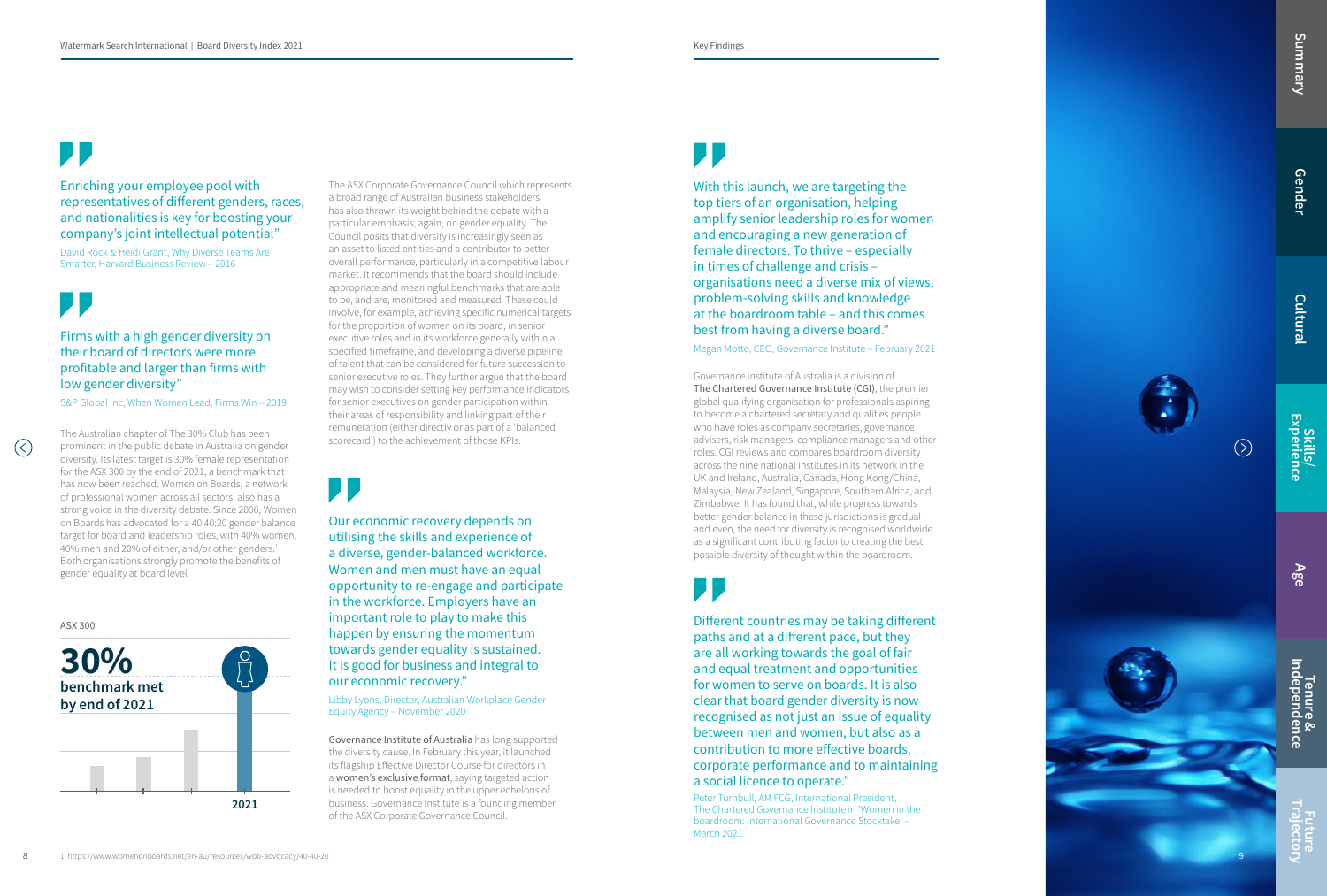

The 30% Club appears to have achieved its latest goal. In 2021, Australian ASX 300 boards passed the female 30% representation benchmark for the first time, a target set by The 30% Club. And as our analysis below shows, progress has significantly accelerated.

> All these indicators are in the direction of positive change… and the rate of change is considerable. As further evidence of fundamental change, the number of ASX 300 boards with no women at all has fallen to a mere 14, just on half the number (29) last year. All of these 14 companies are in the ASX 101–300, again reinforcing that Big Business is truly on board with gender equity, whilst smaller businesses are playing catch up.

> There are now 32 ASX 300 companies with at least 50% women on the board and 30 companies with female chairs, including 11 newly appointed in 2020. It is worth noting that 25 of the businesses with female chairs have at least 30% female board representation.

A further point of comparison is with the latest report of the Federal Government's Workplace Gender Equality Agency. Their report of November 2020, covering 4.3 million employees (40% of Australia's workforce) and 6,024 boards/governing bodies, states that in 2019–20 female directors comprised 28.1% of all directors. Further, the proportion of female chairs in that period was 14.6%, and 30.2% of boards/governing bodies had no female directors. A different time frame and data set, including government bodies and for-purpose organisations, but nevertheless, an interesting comparison.

 $\mathcal{L}$ 



How do we fair internationally? The World Economic Forum's 2020 Global Gender Index, which charts gender equity across 153 countries and across the dimensions of Economy, Politics, Health and Education, ranks Australia as forty-fourth in Economic Participation and Opportunity for women. That may not sound impressive, but we are ahead of UK, Netherlands, France, Austria, China, South Africa and Japan, amongst many others. Perhaps of more relevance than a broad ranking, is Australia's favourable performance in many of the factors relevant to our survey. The WEF states that "on average, 22.3% of board members in OECD countries are women with an even lower representation in emerging economies" (e.g. 7% in China and 13.8% in India). So for listed businesses at least, we are ahead, comfortably!

## Board Concentration

**Tenure &<br>Independence** Future Trajectory Summary

**Future<br>Trajectory** 

The pool of women directors continues to grow strongly, thereby lessening the 'exclusive club' effect that was and still is, to some, a troubling aspect of the promotion of gender equality. Our current data records 56 women leaving boards and 116 joining, a net increase of 60 female directors, compared with a net increase of 42 in the previous 12 months.

Roughly 29% of women directors hold about 51% of female-occupied board seats. Whilst this is a significant concentration, the trends are in the direction of diminishing The Club effect. In our last report just 19% of women directors held 47% of female-occupied seats. Again, change is afoot, and it's swift.

PERCENTAGES OF MEN AND WOMEN ON ASX 300 BOARDS

As for our surveys in recent years, the larger the company the more likely that the percentage of women on the board is significant.

Furthermore, our analysis is strongly consistent with the Australian Institute of Company Director's (AICD) recently released Gender Diversity Report for 1Q 2021. AICD reports: "Women now occupy 32.9 per cent of ASX 200 board positions and 30.8 per cent of ASX 300 positions, as at 28 February 2021." Moreover, AICD adds, roughly 46% of newly appointed directors to the ASX 200 in January and February of this year were women. The same figure for ASX 300 was just over 52%.

These numbers represent a dramatic change at least in the last 10 years. For example, the appointment rate of women for ASX 200 in 2011 was 28%. In 2020 it was just over 42%. Given the 1Q 2021 numbers, the appointment rate is continuing to accelerate to the point where there is near equality with men. This trend is very apparent in Watermark's search practice where it has been the case for some time that women candidates for board roles, and indeed CEO roles, are just as likely as men to be appointed.

With the 30% benchmark achieved, Women on Boards' vision of 40:40:20 is now the next target in sight.

Other measures in our survey reinforce that profound changes in gender diversity are indeed afoot.

> On average, 22.3% of board members in OECD countries are women with an even lower representation in emerging economies."

> World Economic Forum, Global Gender Index – 2020

 $( )$ 

## NUMBER OF BOARDS WITH 0 or 1 WOMEN

NUMBER OF BOARD SEATS OCCUPIED BY WOMEN



NUMBER OF BOARDS WITH AT LEAST 30% WOMEN

| 2021 |     |     | 161 |  |
|------|-----|-----|-----|--|
| 2020 |     | 121 |     |  |
| 2016 | -54 |     |     |  |

| 2021 | 82  |     |
|------|-----|-----|
| 2020 | 108 |     |
| 2016 |     | 170 |

Gender

Cultural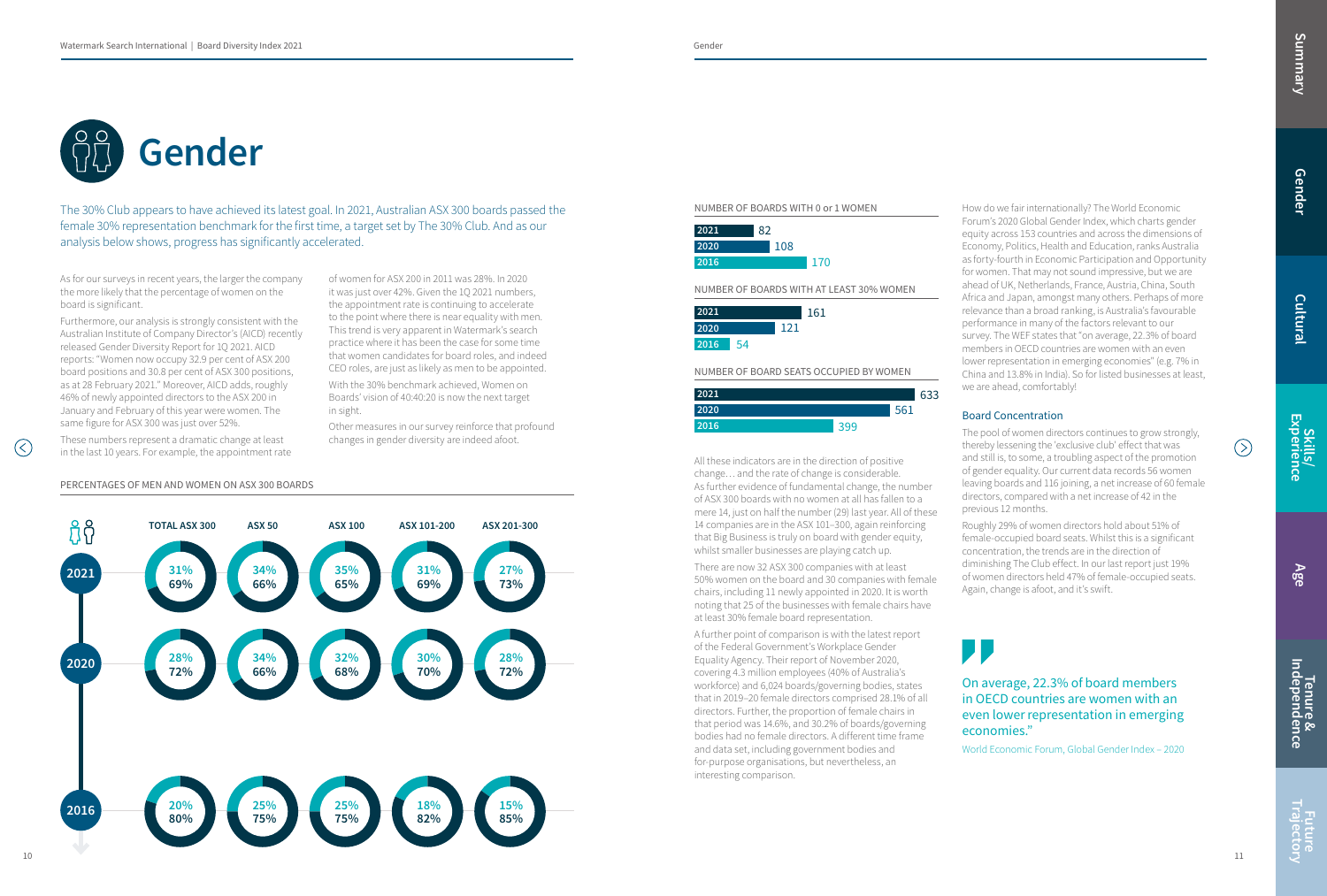In comparison to the Australian Bureau of Statistics split of ethnic origin in Australia where Asian countries occupy six of the top ten places of international sources of Australian migrants, the Australian business board continues to be skewed towards individuals of Anglo-Celtic and European ethnicity. There is an overall shift, most apparent in ASX 100 companies, to Asia but it is glacial.

The percentage of directors who reside outside Australia remains relatively steady at around 30%. This is quite a robust number in itself as it equates to the latest ABS count of Australian citizens who are born overseas. The split by region of non-resident directors remains relatively unchanged since last year.



Tenure &<br>Independence Future Trajectory Summary

Future<br>Trajectory

In contrast to the emphatic trends emerging from our Gender analysis, change in board composition on the measure of Cultural diversity is moderate at best. There is, however, some glimmer of progress.





DIRECTORS RESIDENT OUTSIDE AUSTRALIA: COUNTRY/REGION OF ORIGIN

Gender

Summary

Cultural

Skills/<br>Experience

 $\circledcirc$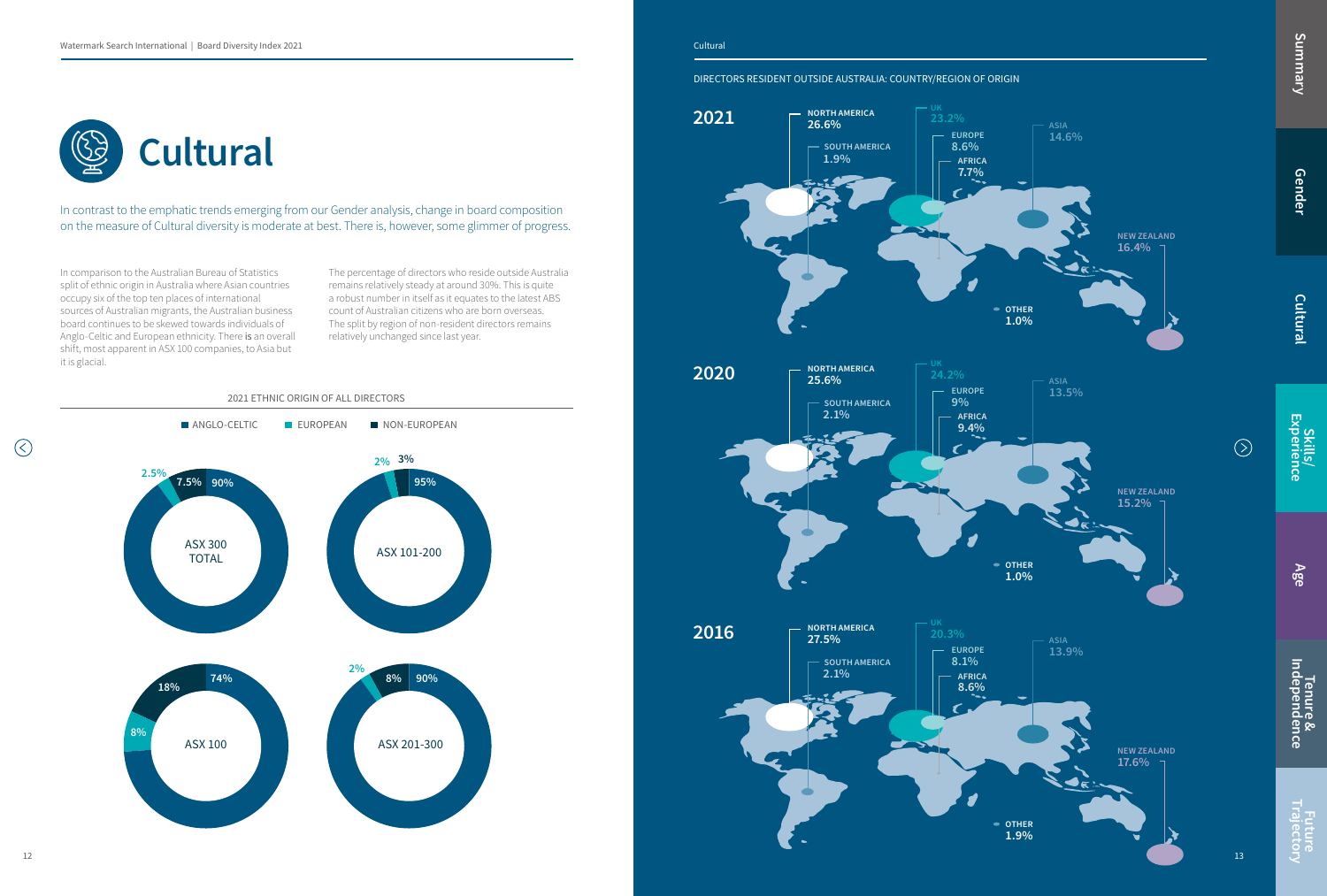Skills/Experience

14

 $\odot$ 

Note: With regard to the results in this section, for many of the questions, respondents were asked to provide multiple responses and as such the results do not always add up to 100%

• There are significantly more women experts in Consulting and HR, both of which have miniscule representation at Board level… yet again.

It is also worth noting that amongst the Non-Independent (see later) contingent of directors there is a substantial repository of General Management expertise… the so-called ability to 'run a business'. Of approximately 400 Non-Independent Directors, nearly 270 of them are incumbent Managing Directors/ CEOs. Though we have not explicitly measured the General Management skill set beyond this statistic, and given that there would be a proportion of directors with General Management experience whom we have otherwise categorised as Finance/Legal etc, it seems that the ability to manage a business in totality is quite well represented at board level.

Summary

Those arguing for a declining dependence on Accounting, Financial and Legal skills on a board are showing signs of winning the battle, but these experience sets remain mainstays.

- The importance of the Resources sector to the Australian economy is reflected in a steadily rising representation at the board table.
- Though still proportionately at low levels, those with Technology, Healthcare and Property experience are starting to entrench themselves at board level.
- Women are significantly under-represented as Accounting/Finance, Legal, Technology and Engineering/Manufacturing experts. Interestingly, this is not the case for both the Resources sector and the Education sector where men and women are roughly on a par.

### Skills/Experience Sector Experience Percentages of Total  $\overline{+1-}$ **Qualifications**  $6.1\%$  80.7%  $\sqrt{53}$   $\sqrt{568}$ 8.4% 89.7%  $\frac{4\%}{2020}$ 73% (2020) PhD Undergraduate Degree 123  $\frac{1626}{1626}$   $\frac{1058}{1058}$ 1626 5% 89% (2020 7% (2020) 18.6% 19.9%  $\sqrt[3]{140}$   $\sqrt[3]{130}$ Legal 22.1% 20.5% 6.5% Finance  $5.5\%$ 17% (2020) **20% Finance 20% (2020)** MBA (FCA/FCPA) 375  $9235$  $401$   $\frac{6}{271}$ Technology 16.9% 19.5% 19.5% 19.5% 19.5% 19.5% 19.5% 19.5% 19.5% 19.5% 19.5% 19.5% 19.5% 19.5% 19.5% 19.5% 19.5% 19.5% 19 22% (2020) 20% (2020)  $4.0\%$ 4.4% 18.0% 41.2% 5.4%  $\hat{1}$ 119  $\hat{1}$  384 5.1% 18.8% 60.7% 60.7% Governance Masters 16% (2020) **60% (2020) 60% (2020) 60% (2020)** (other) (AICD/GIA) 830  $\int \frac{6}{1}446$ 362  $\int \frac{6}{1} 243$ 17.5% 32.1% Other notable trends are: 18% (2020) 41% (2020)

Tenure &<br>Independence Future Trajectory Summary

Future<br>Trajectory



Accounting/Banking/Financial Services Mining/Energy/Resources Consumer/Retail/Leisure Engineering/Manufacturing/Construction Marketing/Communications/Media 34.4% 14.3%  $\overline{39.6\%}$ 35.0% 13.4% 9.1% 9.8% 10.0% 9.1% 8.5% 9.0% 12.7% 8.1% 6.6% 5.8%

Relevant qualification of directors has not had any significant change from our previous findings:

- Women in virtually every category of qualifications outstrip men.
- Accounting/Finance continues to be a stronghold.
- Women are significantly more likely to hold an MBA, a Governance qualification, and, to a lesser extent, a PhD.

The consideration of directors' experience, as defined by their predominant sector experience, provides a more nuanced analysis and some evidence of change, admittedly more subtle than revolutionary in most cases.

Gender

Cultural

Skills/<br>Experience

 $\odot$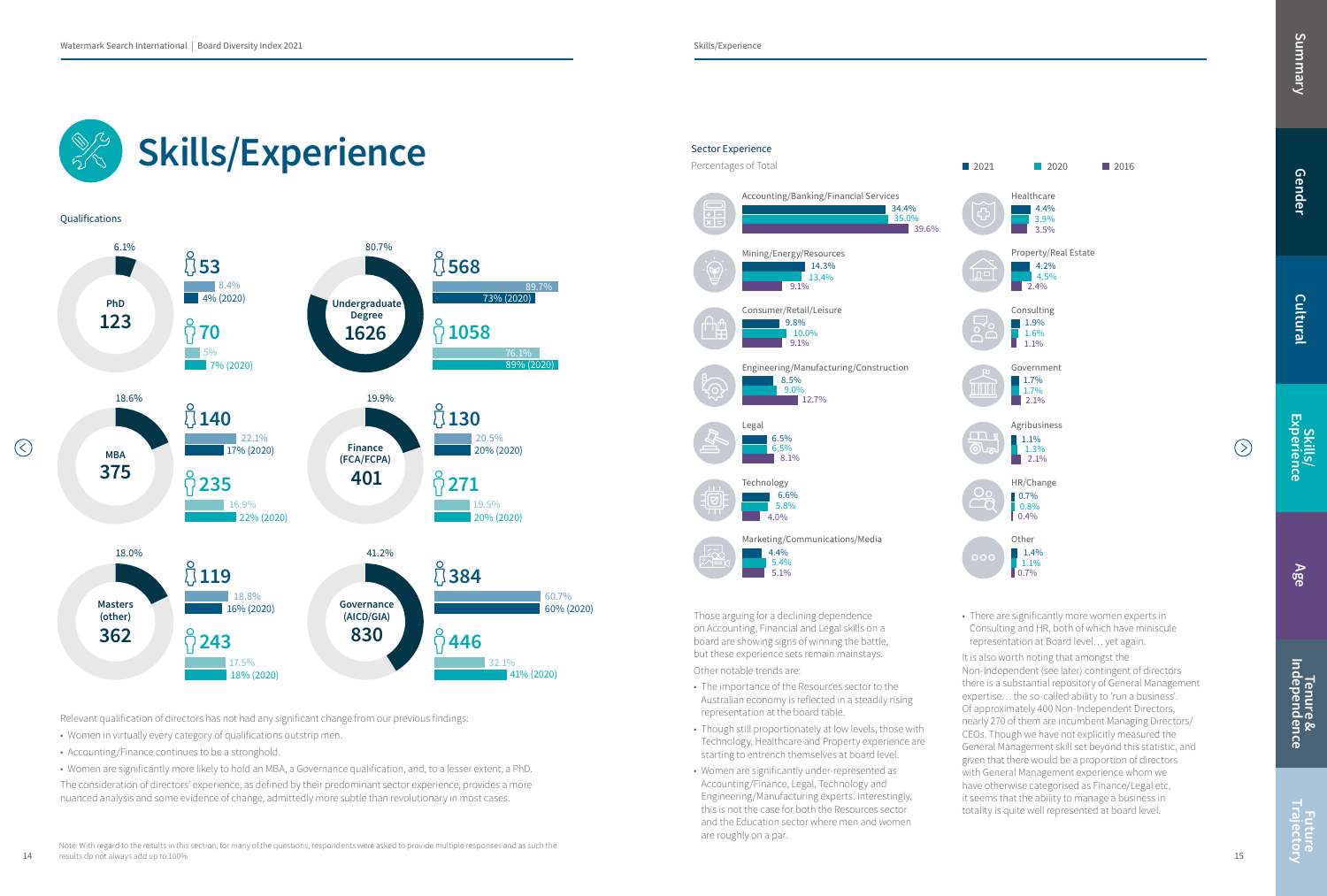Future<br>Trajectory

Summary



Yet, when statistical analysis is applied, distortions are possible. For example, some companies with the widest (therefore best?) age ranges achieve that status largely because of the extreme longevity of their Chairs. Rupert Murdoch (News Corp), Kerry Stokes (Seven West Media) and Gerry Harvey (Harvey Norman) are such examples, successful ones at that. Are such companies truly diverse in their range of outlook?

So it is best to view the analysis below in the context of all other diversity dimensions. Age diversity might well be a potent force but will be more so if accompanied by diversity in other ways.

### Average ages

 $\left(\right)$ 

There is no evidence of significant change in the average age of Australian directors in the past four years (our earliest survey of this dimension was in 2017). Moreover, a male director on average continues to be slightly older than his female counterpart.

This year's analysis benefits from access to more detailed information about age, so that we have covered some 97% of our survey population (whilst in previous years the numbers were based on a much lower proportion of the total number of directors).

Though there are examples of very young directors, as seen above, these are outliers. Youth at the boardroom table is still in the minority, even when defined as below 50 years of age. There is however a significant gender difference, with a much higher percentage of female directors under 50.

Major gender differences at the other end of the spectrum are also apparent.

The argument for the value of a wide range of ages on the board is perhaps more complex than it looks. In the broad context of the diversity debate it is easy to argue that the broader the age range on a board the better. Varied perspectives, the contrast between youth/modernity and the wisdom of age, differences in understanding new and emerging technologies, and the contrast between connections to new customer bases with the loyalty to traditional markets are possible advantages of age diversity.

## Age ranges

The age range differences between companies of different size have narrowed in this survey, to the point where there is only a subtle difference discernible. The age range within an Australian ASX listed company board is around 19 years on average no matter whether you are company Number 300 or company Number 1 on the Index. True, the larger the company the wider the age range, perhaps as a consequence of more 'experienced' directors in the Top 100, but the differences are minor.

Does an age range of 19 or 20 years represent sufficient diversity of experience, outlook and opinion? There is little research available to make the case strongly, one way or another. Whilst there are exceptional individuals who defy the age odds (see youngest and oldest on page 16), it is widely felt that a director needs to have seen and done a lot before being experienced enough to be of true value at board level. Does this set a notional minimum of 55? And ageing has an inevitability about it... so 75 seems about right as a notional maximum, does it not? With many notable and valid exceptions of course.







## Average Age Range Sector Comparison 2021

There is an argument that there will be natural forces increasing age ranges, particularly the ageing of the Australian population and increasing life expectancy. So far, no trend is apparent. Perhaps it is too early in the span of this Index to say.





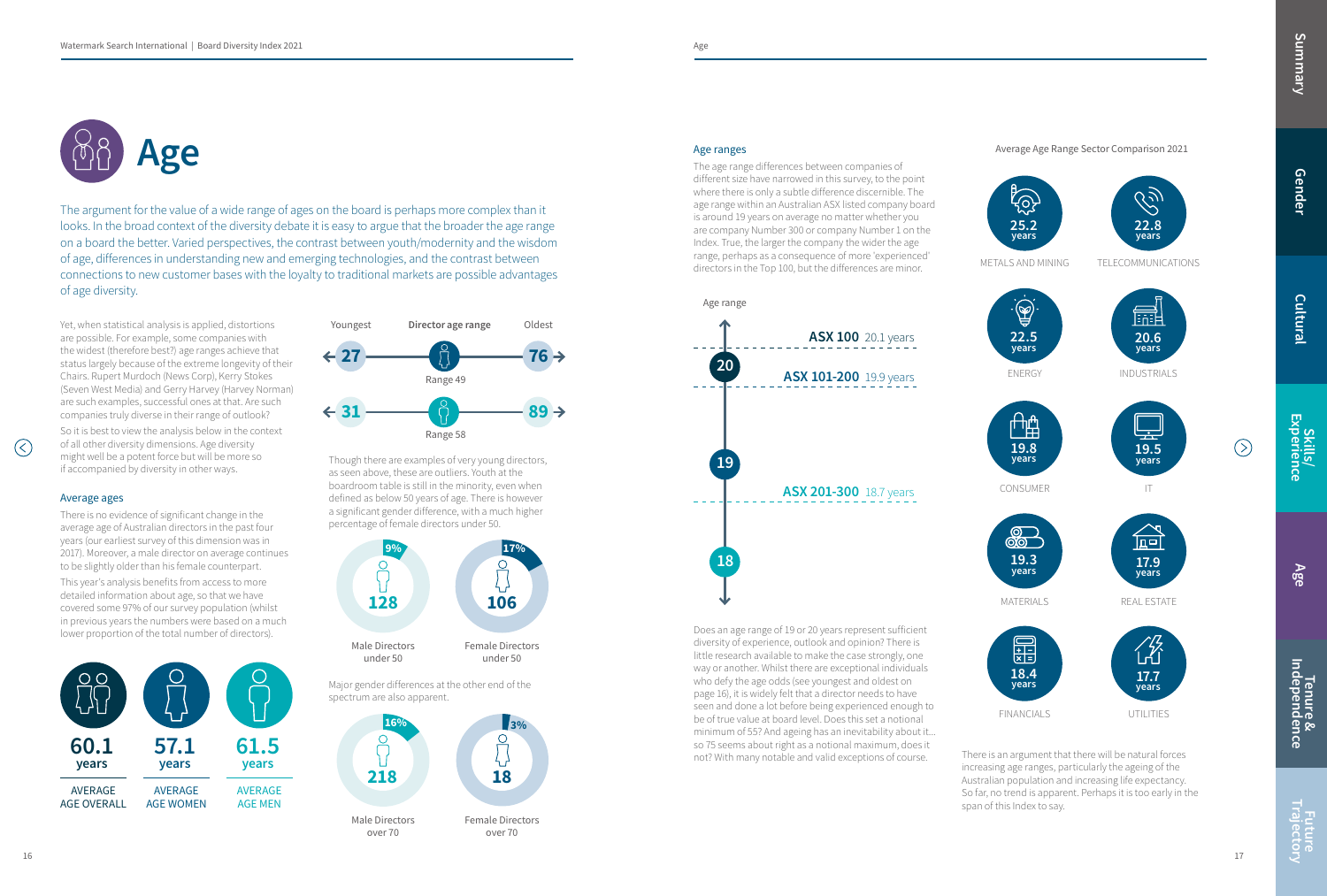## Tenure and Independence

## **Tenure**

Can we make any firm conclusions about the comparison between this survey and last? Not much has changed, particularly for chairs where the breakdown is almost identical year-on-year. For directors, there might be an argument for a decline in numbers at the longer-tenure end (15+ years) of the scale but that is probably a long bow, particularly as the 10–14 year scale has moved decidedly in the other direction. Nevertheless, it is already quite rare for a director to serve more than 14 years on the same board.

In the context of the pro-diversity argument, it would make sense that shorter tenure would enhance diversity simply by virtue of the 'refreshment' of boards which turn over their chairs and directors more often. Obviously, a balance between the benefits of stability and the attendant retention of corporate knowledge, and regular refreshment is what is needed.



The ASX Corporate Governance Council argues that it is healthy to ask questions about the value of directors and chairs after 10 years. Are they independent enough, are they open to new ways of thinking, are they too close to the incumbent executive team? Of course, there are many examples of highly effective directors who well and truly exceed the 10 year benchmark. So, whilst nothing is absolute, it is interesting to note that our 2021 figures reveal that 65.2% of directors and 72.5% of chairs have tenures of less than 10 years. These seem reasonably healthy numbers on the face of it.

A further note: longevity on boards is more closely correlated with men than women. For example, there is only one female director in the ASX 300 who has served on her board for more than 14 years. There are no women chairs in this category. This may not be surprising given the relatively recent entry of substantial numbers of women to the board system.

## INDEPENDENCE ASX 300 TOTAL

### Independence

Again, very little change is apparent year-on-year. However, this year's survey reinforces our earlier findings, which argue that ASX 300 boards are substantially independent in complexion. At the very most, 20.4% of directors are regarded as Non-Independent… in other words one in five directors. This number falls dramatically, to about one in 20, when incumbent CEOs/ Managing Directors are extracted from the Non-Independent category.

The greater likelihood of female independence compared to male independence is also reinforced this year. It is expected that this gap will narrow as the proportion of women at C-suite level continues to climb, so that more women will be 'internal' appointments to boards as they occupy an increased proportion of CEO/Senior Executive roles.



 $\mathcal{L}$ 

Gender

Cultural

Skills/ Experience

Age

Tenure & Independence Future Trajectory Summary

**Future**<br>Trajectory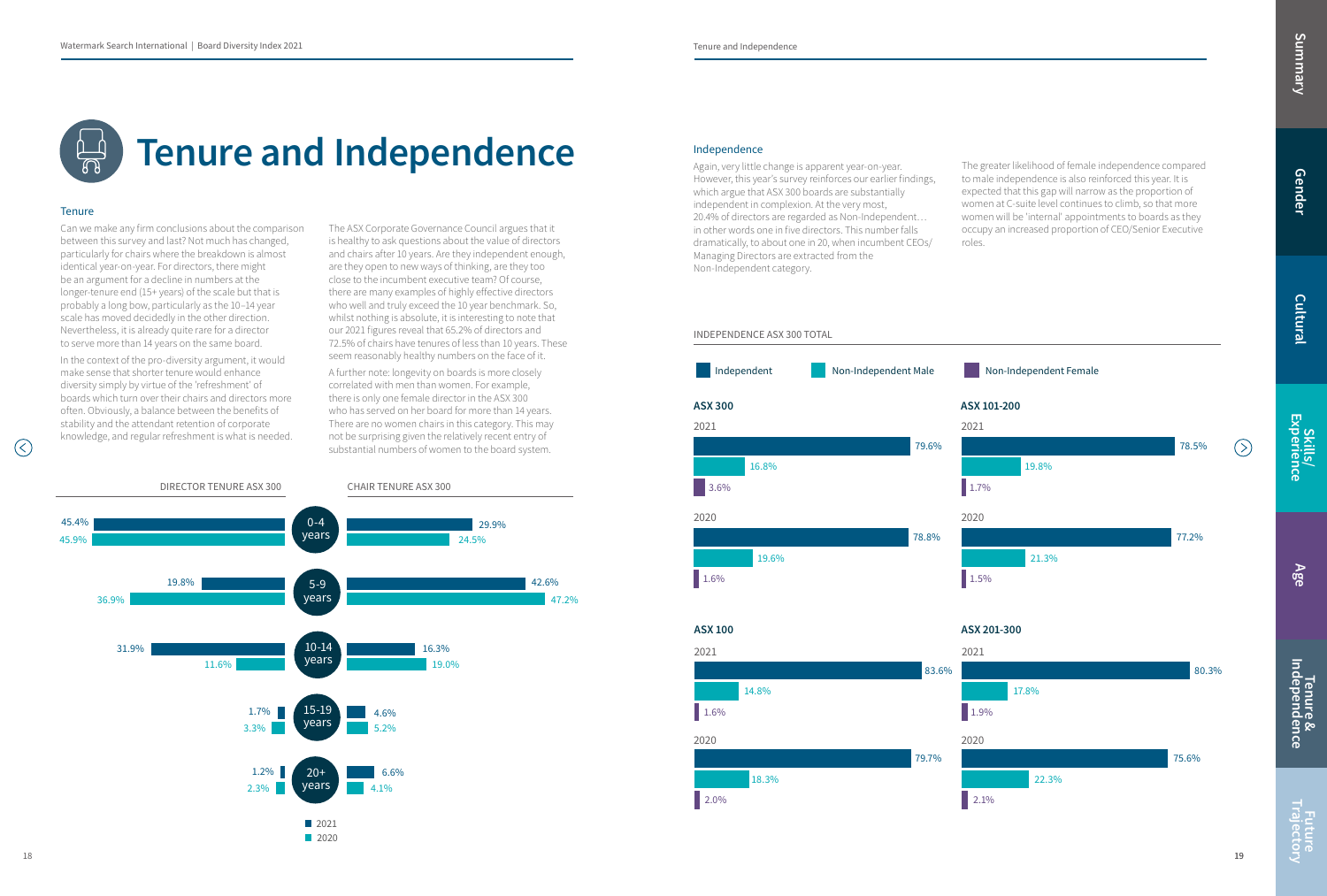## Future Trajectory

As one sage was heard to say: "beware of making predictions, especially about the future". However, based on the current trajectory:

Some of these predictions may disappoint those who are anxious for more rapid progress. Then again, in contrast to the latest findings of the World Economic Forum in its 2020 Global Gender Report, there is some room for congratulatory sentiment in Australia. For example, the WEF predicts that, at current rates of progress, the achievement of global gender equity in the Economic Participation and Opportunity subindex (measuring labour force participation essentially) will take 257 years.

By 2030 directors with Accounting/Finance backgrounds will make up only 30% of boards, a figure which will endure indefinitely.



Gender parity (50/50) will be achieved at board level by 2030





The percentage of Non-Anglo/ European directors is currently

about 8%.

## This will increase to  $20\%$  ,

closer to the ethnic origins of Australia's population, in 18 years



Directors/chairs on the same board for more than 15 years will be an endangered species

## Some definitions

In considering the number of board members/seats, we have included the Managing Director but not the Chief Financial Officer or Company Secretary as members of the board. This is potentially a source of small differences with some other studies. In terms of skills and experience we assume that a director brings one major area of experience to a board. We recognise that this is a dramatic oversimplification and does not properly acknowledge the range of skills and experience that directors build over their executive careers. Nor have we deeply tracked directors' General Management experience (say as GM, COO or CEO). We may do so in future surveys as there certainly are directors who are recruited to boards not for any particular skill set but for their overall General Management track records… their commonly termed ability to 'run a business'.

**Tenure &<br>Independence** Future Trajectory Summary

Future<br>Trajector)

Based on our accumulated board-search expertise, we do know that specific areas of core experience are often the reason a director is invited to join the board. For example, a director who has been a partner in a law firm is unlikely to be invited to join for their mining sector experience; it does not necessarily follow that they do not have any. Equally, just as a director has probably mastered the analysis of P&L, balance sheet and cash flow reporting, it does not necessarily make them a financial expert.

Regarding postgraduate education, those holding PhDs have sometimes recorded a Masters qualification and sometimes not. We have not assumed that those who did not record a Masters hold one, given one can progress through and obtain a PhD without undertaking a Masters. We have, however, counted both a PhD and a Masters as separate qualifications where they are clearly listed in a director's qualifications.

With regard to cultural background there is, in some cases, a degree of judgement that has been applied. For some, cultural background is quite clear; in other cases, for example where an individual has been educated in Australia but is of a different cultural background, it is less clear. Just as we have determined, for example, that someone with exposure to but not qualifications in the 'financials' is not a financial expert, an Australian that has worked in Asia for a period is not the same as a director who was born and educated

 $\circledcirc$ 

there. When it comes to the terminology of cultural background, Anglo-Celtic, European, etc, we have adopted the same terminology used by the Australian Human Rights Commission in its publication "Leading for Change".

When defining the independence of directors, we have considered Executive Chairs, CEOs/Managing Directors, previous CEOs/Managing Directors, large shareholders, nominees of large shareholders and founders as Non-Independent. We have also looked back in time, prior to a listing event, to determine if the same individuals have been on the board for an extended period. If they have, we have also counted them as being Non-Independent.

## Companies with no women on the board

Alkane Resources Ltd Ardent Leisure Group Ltd Capricorn Metals Ltd Centuria Office De Grey Mining Ltd

## No women on board last year

Mount Gibson Iron Redcape Hotel Group Silver Lake Resources

## No women on board last two years

Dacian Gold Ltd Emeco Holdings Ltd Jupiter Mines Ltd Kogan.com Ltd National Storage Rural Funds Group







## Appendices

Gender

Summary

Cultural

Skills/ Experience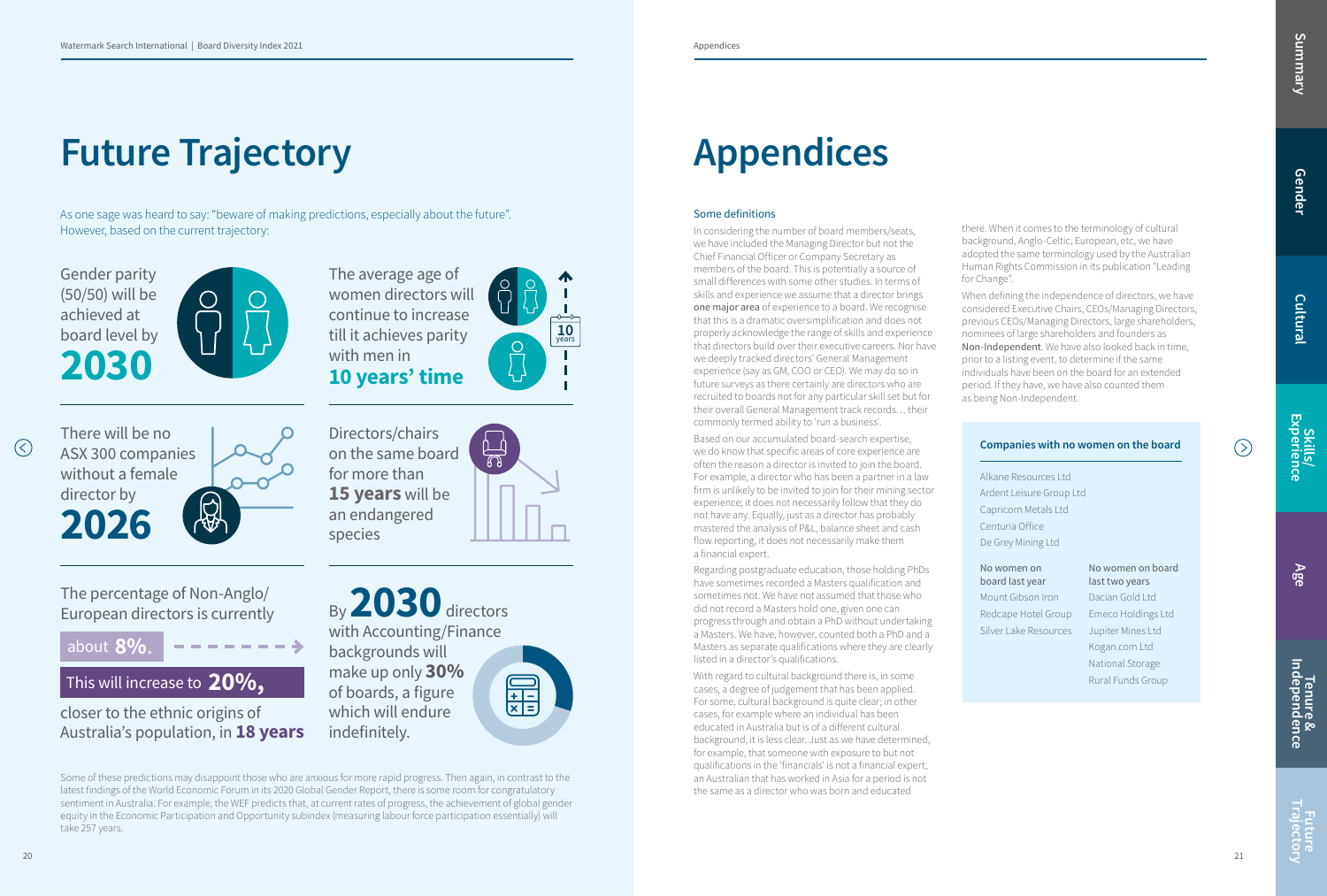### Companies with 50/50 gender split

Abacus Property Group Adbri Ltd Altium Ltd Ansell Ltd Asaleo Care Ltd Australian Ethical Investment Ltd Australian Pharmaceutical Industries Ltd Bapcor Ltd Bellevue Gold Ltd Blackmores Ltd BlueScope Steel Ltd Charter Hall Long Wale REIT Clinuvel Pharmaceuticals Elders Ltd Elmo Software Ltd G.U.D Holdings Ltd Invocare Ltd Lifestyle Communities Lynas Rare Earths Ltd Medibank Private Ltd Mirvac Group Shopping Centres Australasia Property Group SkyCity Entertainment Group Ltd The a2 Milk Company Ltd Virtus Health Ltd

### Companies with more than 50% women

Auckland International Airport Ltd Commonwealth Bank of Australia Crown Resorts Ltd Deterra Royalties Dicker Data Ltd Spark New Zealand Ltd Woolworths Group Ltd

### Women chairs

## Anne Templeman-Jones Catherine Livingstone Christine McLoughlin Debra Goodin Debra Hazelton Diane Smith-Gander Elana Rubin Elizabeth Bryan Eva Skira Genevieve Gregor Gina Anderson Helen Kurincic (chair of 2 boards) Hon. Helen Coonan Ilana Atlas Jacqueline Hey Jennifer Seabrook Justine Smyth Karen Wood Kathleen Conlon Kathryn Fagg Margaret Anne Haseltine Myra Salkinder Philippa Kelly Rebecca McGrath Sally Pitkin Sonia Petering Susan Forrester Susie Corlett Vickki McFadden

## Age

We go further than most executive search organisations in ensuring that our clients have a gender diverse range of candidates as part of the process. Over the past three years, nearly 50% of all successful candidates introduced by Watermark were female. This is a significantly greater representation of women executives as successful candidates than any levels indicated by recent thirdparty studies. In addition to our focus on gender diversity, we have also had the opportunity to assist a number of Indigenous organisations secure high-quality candidates through well targeted executive search.

Oldest female: Brenda Shanahan (76 years) Oldest male: K. Rupert Murdoch (89 years) Youngest female: Yuanyuan Xu (27 years) Youngest male: Nicholas Molnar (31 years)

## Watermark's Capabilities

### Executive Search

Founded in 1979, we are one of the longest established Australian executive search firms. Even though we are, above all else, an Australian based firm, we have an established track record in attracting and then securing, overseas candidates.

We have considerable expertise in senior executive appointments across a broad range of public and private sector organisations. Our firm has been built on a substantial body of work undertaken for publicly listed companies, private companies, state owned corporations, government agencies, departments and advisory boards.

## **Diversity**

We pride ourselves on delivering the best candidates in the marketplace for consideration by our clients.

Tenure &<br>Independence Future Trajectory Summary

Future<br>Trajectory

## Interim Executive Management

We provide immediate and high-level specialist executives with the experience to bring stability to and provide guardianship for a company during a period of change, executive absence or performance [turnaround.](http://turnaround.We)  [We](http://turnaround.We) also assist with providing executives who deliver on projects, programmes or specialist reviews. When clients are ready to appoint an executive, we normally complete the assignment within two weeks.

 $\mathcal{L}$ 

## Tailored and unbundled solutions

Watermark is very comfortable with adapting or tailoring our service offering to fit our individual client's needs. We are able to unbundle the search process to provide only the parts of an executive search or value-added recruitment services you require. Tailored services we have provided include: market mapping, managing advertised response (reviewing, culling and recommending), reference checking, selection panel attendance and scribing. This can also be scaled-down to better suit budgets or supplement existing internal resources.

## Board Search

We believe that strong boards make for better organisations and improved business performance. In conducting searches, we do not simply look for 'a name' but rather search for candidates with the relevant skills to add real value to a board. We often start our board search by working with the client to produce a Board Skills Matrix, which then informs the specific brief.

Our track record ensures familiarity with the specific, and often sensitive, challenges involved in appointing Non-Executive Directors and Chairs with the right skill, personal and cultural fit.

## Market Insights

We have a unique 'window' into both the commercial and government worlds and are available to provide informal market insights to our clients on topics such as salary packaging, hiring trends and executive onboarding.

As thought leaders, we undertake various pieces of research and market analysis to form our CFO Report, Interim Management Survey and this Board Diversity Index.

Gender

Cultural

Skills/<br>Experience